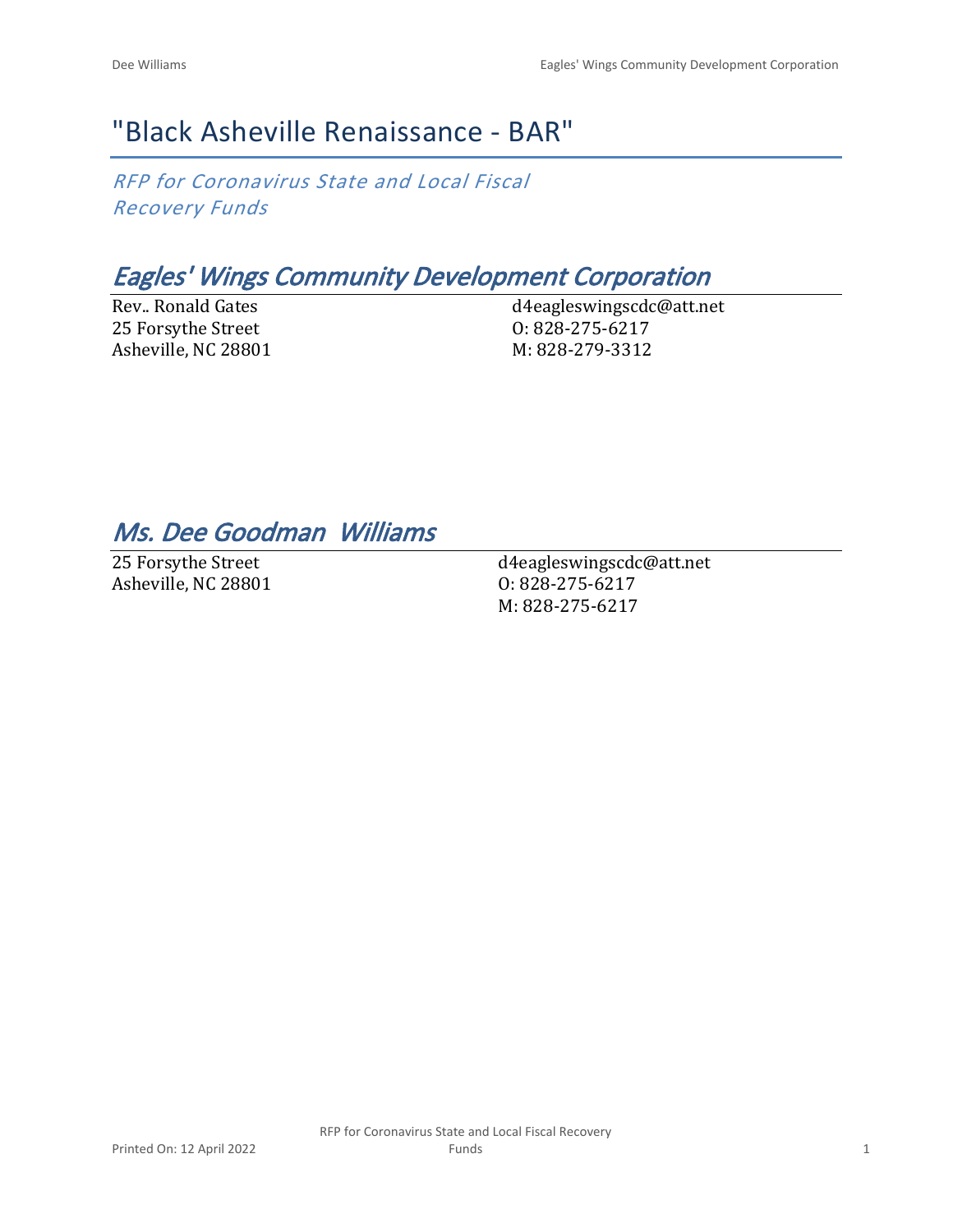# Application Form

## *Question Group*

Buncombe County requests proposals for projects to help the community recover from and respond to COVID-19 and its negative economic impacts.

Buncombe County has been awarded \$50,733,290 in Coronavirus State and Local Fiscal Recovery Funds (Recovery Funding), as part of the American Rescue Plan Act. To date, Buncombe County has awarded projects totaling \$23,093,499, leaving a balance of \$27,639,791 available to award.

Visit [http://www.buncombecounty.org/recoveryfundinghttp://www.buncombecounty.org/recoveryfundingwww.b](http://www.buncombecounty.org/recoveryfunding) [uncombecounty.org/recoveryfundinghttp://www.buncombecounty.org/recoveryfundinghttp://www.buncombeco](http://www.buncombecounty.org/recoveryfunding) [unty.org/recoveryfundinghttp://www.buncombecounty.org/recoveryfundinghttp://www.buncombecounty.org/re](http://www.buncombecounty.org/recoveryfunding) [coveryfunding](http://www.buncombecounty.org/recoveryfunding) for details.

This infusion of federal resources is intended to help turn the tide on the pandemic, address its economic fallout, and lay the foundation for a strong and equitable recovery.

Buncombe County is committed to investing these funds in projects that:

- Align to county strategic plan and community priorities
- Support equitable outcomes for most impacted populations
- Leverage and align with other governmental funding sources
- Make best use of this one-time infusion of resources
- Have a lasting impact

Proposals shall be submitted in accordance with the terms and conditions of this RFP and any addenda issued hereto.

Click [here](https://www.buncombecounty.org/common/purchasing/Buncombe%20Recovery%20Funding%20RFP%202022.pdf) for the full terms and conditions of the RFP

### **Organization Type\***

Nonprofit

### **Nonprofit documentation**

If nonprofit, attach IRS Determination Letter or other proof of nonprofit status.

EWCDC - 501c3 Determination Letter.jpeg

## **Name of Project.\***

"Black Asheville Renaissance - BAR"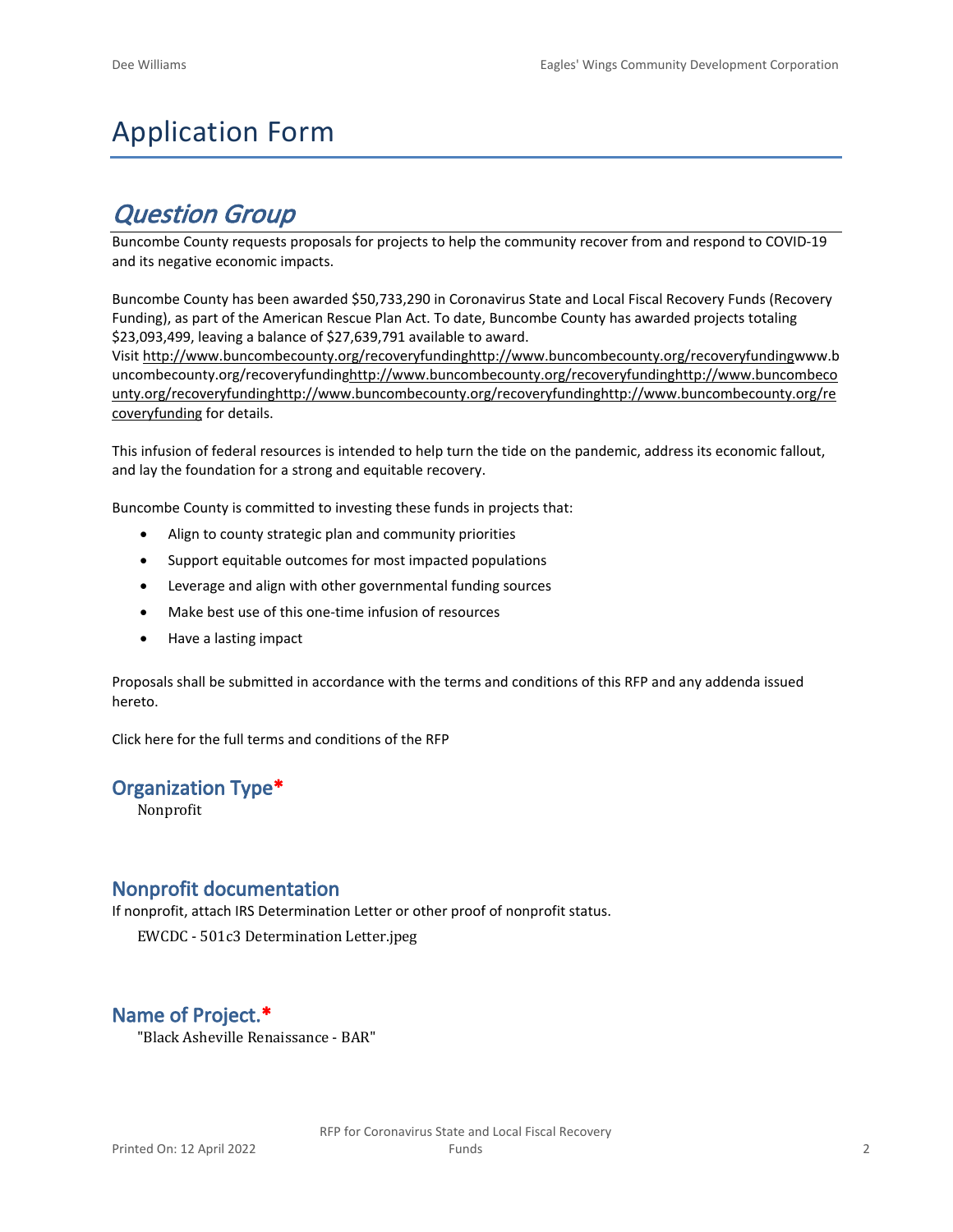### **New/Updated Proposal\***

Is this a new project proposal or an updated version of a proposal submitted during the earlier (July 2021) Recovery Funding RFP?

New project proposal

## **Amount of Funds Requested\***

\$300,000.00

## **Category\***

Please select one:

- Affordable Housing
- Aging/Older Adults
- Business Support/Economic Development
- Environmental/Climate
- Homelessness
- K-12 Education
- Infrastructure and/or Broadband
- Mental Health/Substance Use
- NC Pre-K Expansion
- Workforce

Affordable Housing

## **Brief Project Description\***

Provide a short summary of your proposed project.

The Black Asheville Renaissance(BAR) project involves start-up funds for Eagles' Wings Community Development Corporation(EWCDC) to begin the " Due Diligence" phase of acquiring Urban Renewal lots which the City owns on Asheland Avenue..There will be 47 units of permanently affordable mixed income/mixed use rental and owner occupied housing, along with 3,200 sf of commercial/community space, Asheville Minority Business Development Center (MBDC) will also be established to provide outcome-based, competent technical assistance with performance metrics to ethnic minority business firms,as well as financial literacy education Home and business ownership represent the most effective ways of creating generational wealth. Unlike other " programs" which have been funded, EWCDC will focus on the African-American community in Buncombe County, because based on data, all of the previously funded programs and entities which have been funded to re-build our capital base,have failed.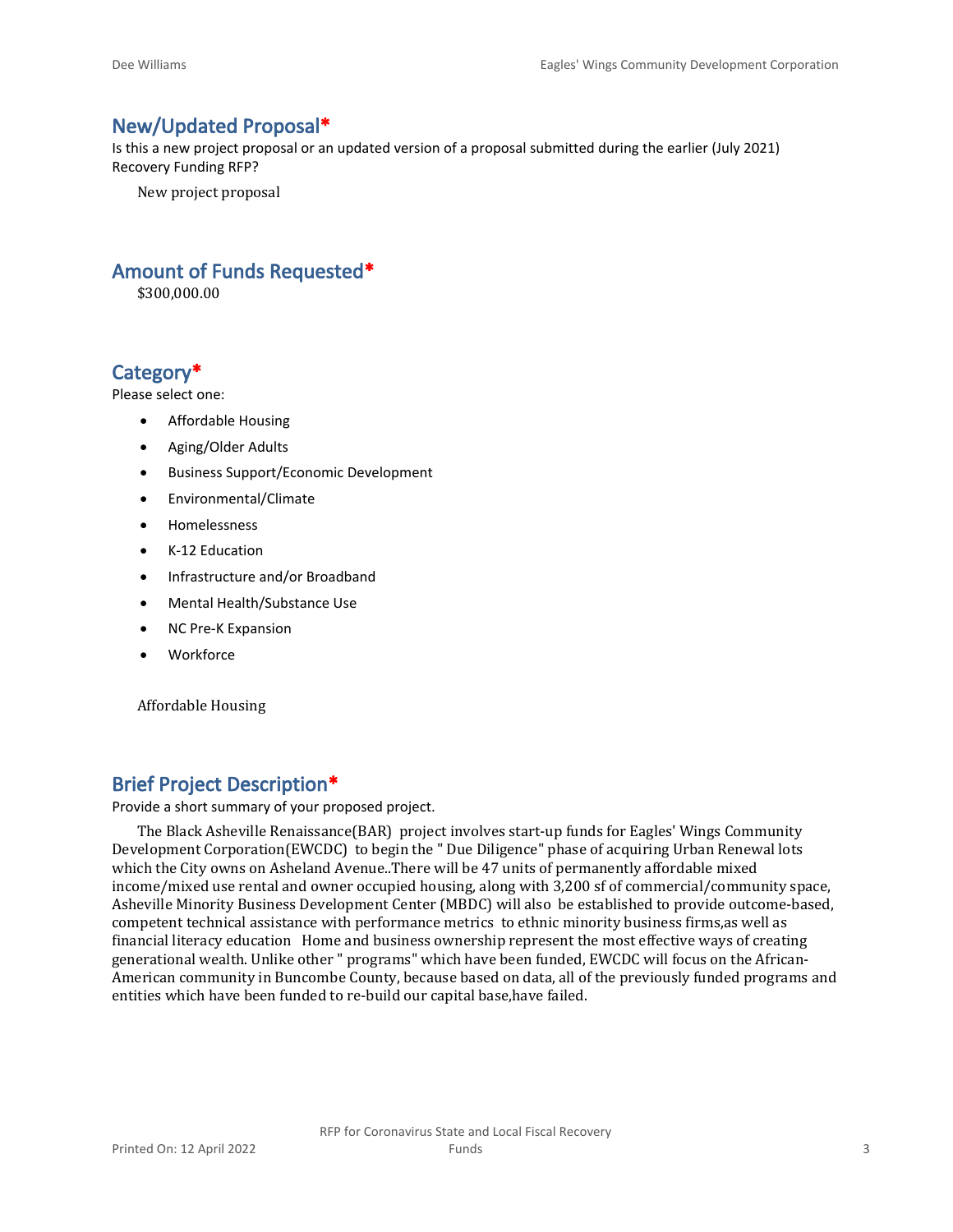#### **Project Plan\***

Explain how the project will be structured and implemented, including timeframe.

The affordable housing project has three Phase 1 Activites for which EWCDC requests funding: (1) Predevelopment/Due Diligence (2) Construction/Development and (3) Lease-up

The predevelopment or " due diligence period began March 2022 -December, 2022. This involves the " Due Diligence" by EWCDC meetng with the COA Community & Economic Development Department and the City Manager, neighborhood groups in the contiguous area, , First Citizens Bank, and other funders. EWCDC has applied to the national LISC Strategic Fund - Black Empowerment Fund to obtain their sponsorship as a Co-guarantor for pre-development and Construction... LISC has asked EWCDC to request that the City, Dogwood Health Trust or another entity become a Co-guarantor with LISC through the project. Eagles' Wings Community Development Corporation will also work with the City of Asheville's Economic Development office and the Chamber of Commerce to recruit an Aldi's or a Publix to this project area.

The project will begin building development/ construction in January 2023 to January 2024. Thirtyseven (37) rental units will be built. Of those, 26 will be subsidized rental units which range from 30% to 80% AMI, and 11 market rate rentals along with the commercial/community space of 3,200 sf. ..We will work with our partners at the City Economic Development Division and the Asheville Chamber of Commerce to help EWCDC to attract a food retailer, like Aldi's, etc., to build a store with parking/loading dock on Asheland Avenue. Stores like Aldi's do lease the land on which they build their grocery stores. In addition, they have the capability of building a functioning store within 100 days. This is vital since this area is a certified Opportunity Zone, Transit-Oriented Development , and designated by the U. S. Department of Agriculture as a " food desert."

February 2024 - October 2024 will be lease up of the rental and owner-occupied homes and commercial spaces.. This is the third and final activity for Phase 1 of this project,

This " renaissance" or re-birth will use the remaining Urban Renewal parcels on Asheland Avenue which were taken from the Black community by eminent domain to help re-build the African American community in Asheville, NC which was part of the East Riverside Urban Renewal area. According to the U.S. Department of Housing& Urban Development (HUD), this was the largest taking of land, businesses, and homes in the Southeastern USA. This " taking" destroyed the capital and wealth base of the Black community in Asheville and Buncombe County. This " Renaissance",repair, or re-investment into the Black community 'will help to reduce the wealth gap for Blacks in Buncombe County by providing them with affordable,, safe convenient housing/,home ownership opportunities, and business ownership,

The requested funding for the start-up of the Minority Business Development Center will begin early as July 1, 2022 and end on June 30, 2023.

#### **Statement of Need\***

Describe the need that this project will address. Include data to demonstrate the need, and cite the source of the data.

It will address the need for permanently affordable housing which is mixed use, mixed income in Buncombe County. According to the Bowen report, there is a need for 13,000 rental housing units in WNC,

RFP for Coronavirus State and Local Fiscal Recovery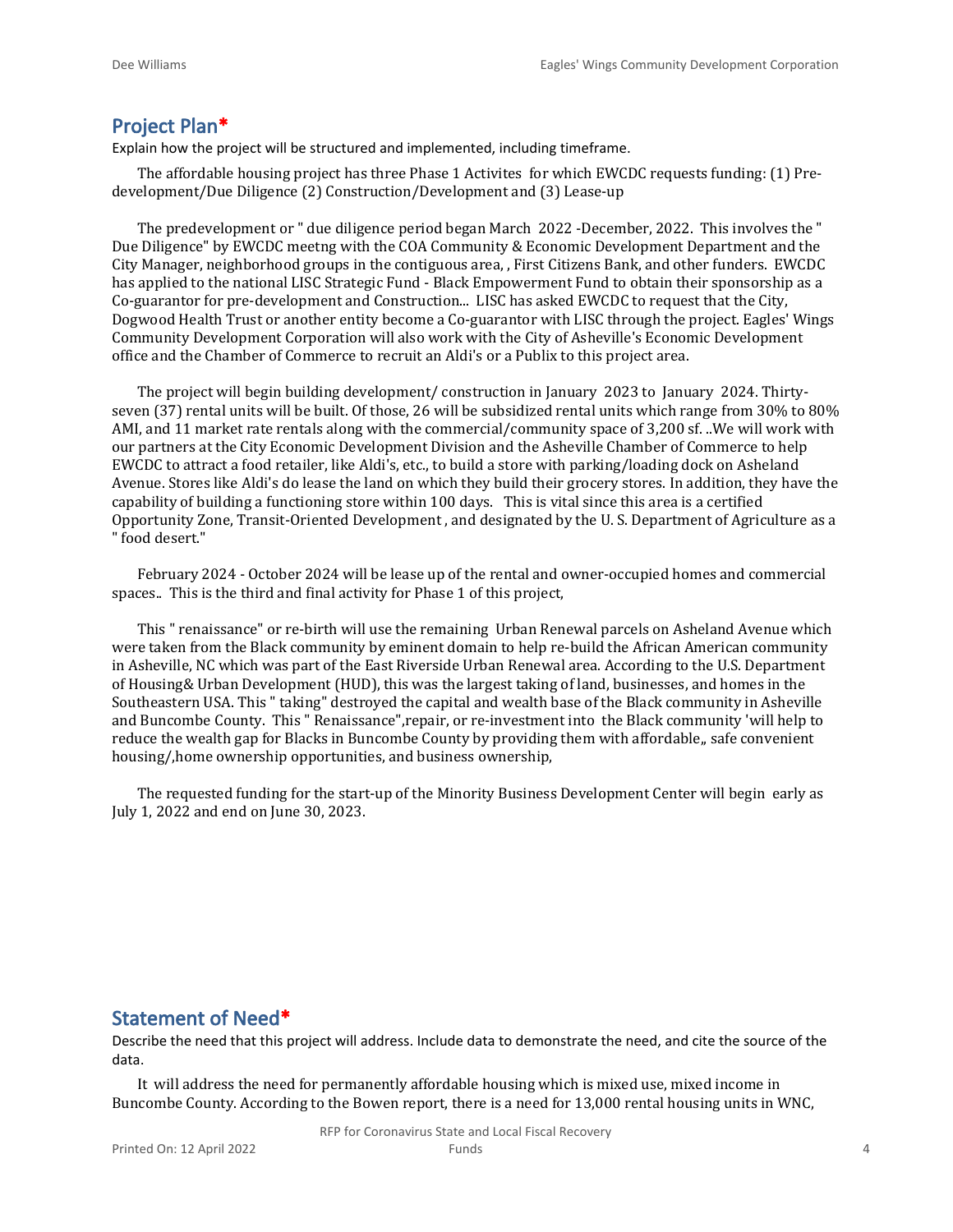and for people who earn 50% and below Average Median Income. Wages have remained relatively flat while rents have increased to the highest in the state..According to the publication, " Apartment List", Asheville's rents make it the most expensive place to live in North Carolina. Rents have increased over 25%, year over year. In December 2021, Asheville made the list of " worst places to live" according to National Public Radio's Planet Money show.. This was documented in a recent Stanford University study about livability and income, Asheville was among five places nationwide with the lowest standard of living for college graduates, those with only a high school diploma, and for those who don't finish high school.

According to the Bowen report, from information taken from 18 WNC counties, including the Cherokee Boundary, 125,000 live in poverty and many live in substandard housing. Low wage workers would need to work 50-80 hours/week to afford a two bedroom apartment. The rental housing gap is wide, as demand far exceeds available supply. The largest gap was for low income households. Buncombe has the widest gap, with 40.4% of the total number of units By 2025, the region will need 20,000 more units. 48.5% of Buncombe residents spend more than 30% of their income on housing.

This project would build 37 units of rental apartment homes and of those, 26 rental homes would be affordable - 30% AMI - 80% AMI. There will be 11 market rate rental apartments. There will also be 10 owner occupied town homes/condominiums which will be permanently affordable,.

According to City of Asheville Data from Finance, in FY 2017, only \$206.698, or 3/10th of 1% went to Black firms of a total of \$67.4million dollars in " spend"..Buncombe County keeps no statistics. .

#### **Link to COVID-19\***

Identify a health or economic harm resulting from or exacerbated by the public health emergency, describe the nature and extent of that harm, and explain how the use of this funding would address such harm.

The Social Determinants of Health, according to the Centers for Disease Control, 80% of any health outcome is determined by non-clinical factors and, at the top are economic factors like housing, poverty, etc. The basis for wealth in this county is determined by home and business ownership, leading the top two sectors..

According to the Census Bureau', 2011-2015 five year estimates, black households represent 44% of those making under \$20.000/yr. in Buncombe County, which makes home ownership a distant possibility for many, especially African-Americans. As far as business ownership is concerned, according to 2017 data, Blacks fared no better in business.

Despite he funding which local governments have extended to CBO's which profess to help the cause of home and business ownership by African-Amerins in Buncombe ty and the City of Asheville, Black business revenues of \$40,000 per year for Black-owned firms in Buncombe County is a fact. Blaclk homeownership grows futher away from Black people because they are among the lowest paid wage earners who were on " the front lines" during COVID. Nationally,, 41% of all black businesses closed during COViD. The COVID 19 Pandemic exacerbated the harm to the Black community, since most businesses had revenues of only \$40,00/yr. compared to those owned by whites, with \$400,000 in gross revenues - according to the US Census Bureau..

Laser-focused" targeting is needed to bring economic opportunity back to the Black community in Buncombe County. Much of the funding that has been given to mainstream and previous CBO's have delivered few tangible results in increasing Black home ownership or Black business development,.

These funds would enable a cognizant and trusted Black led non-profit to effectuate affordable housing, home ownership, and business ownership, with cultural competency, and with technical precision which will offer economic reinvestment to the Black community of Asheville and Buncombe County.

Printed On: 12 April 2022

. .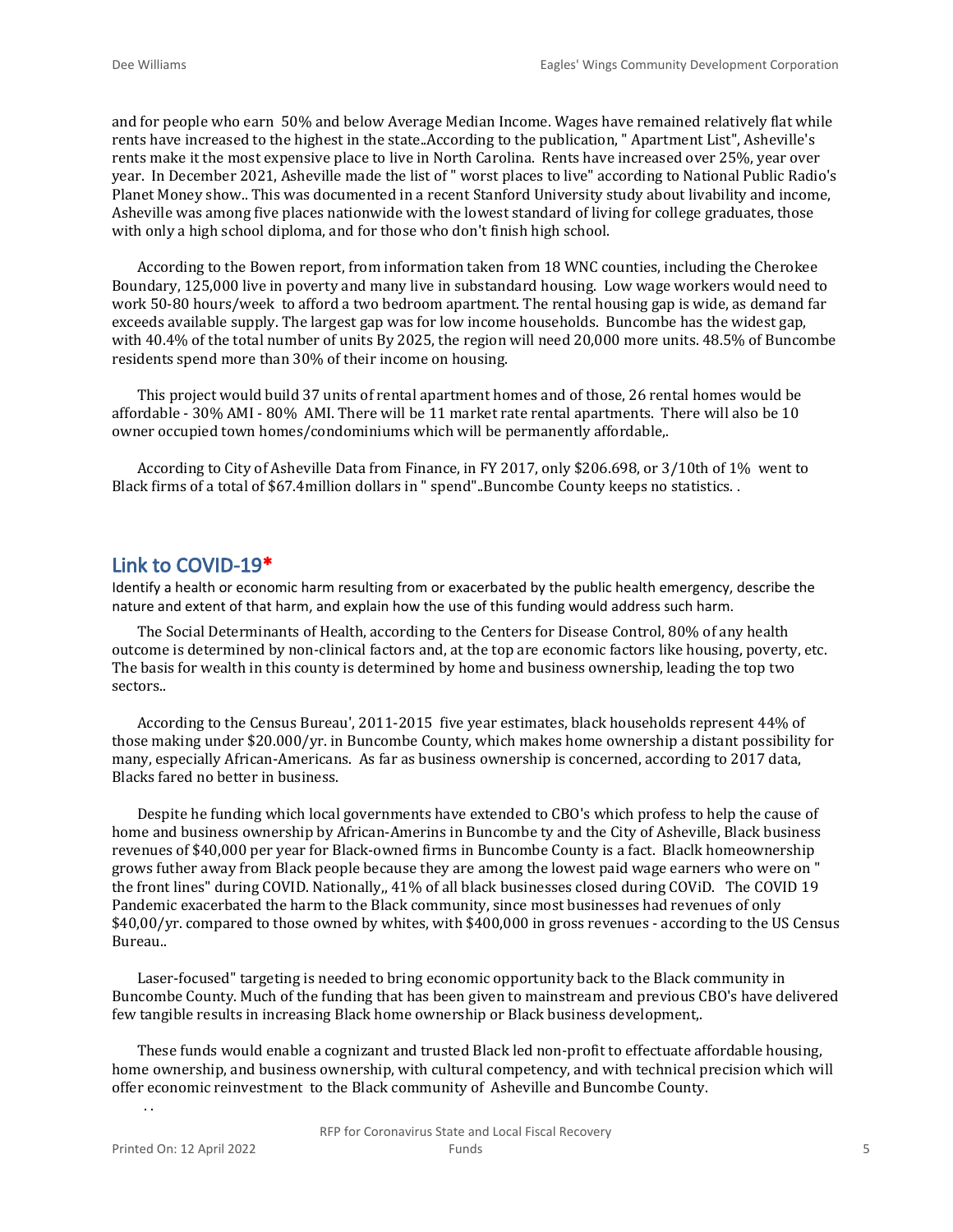## **Population Served\***

Define the population to be served by this project, including volume and demographic characteristics of those served.

According to the 2011-2015, Census Bureau's statistics, Black households in Buncombe represent 44% of those families making under \$20,000 per year, and only 19% of those making over \$50,000 per year. Just these wage/income figures, alone make home ownership and qualifying for any mortgage, impossible in the Asheville Metropolitan Statistical Area. Blacks comprise 9% of Buncombe County's population and 11% of the population of Asheville City. There is no other entity which provides affordable housing and business development which delivered tangible results to lift Black people out of poverty, based on data. They simply do not know how technically, nor do they have the social capital to put together resources and targeted programs which will deliver tangible results for this population.

The results of urban renewal, red-lining, and other Jim Crow policies which successfully removed the wealth and economic opportunity from Blacks in Buncombe County and the City of Asheville, still have a deleterious affect on the Black community in all aspects of the Social Determinants of Health .Other programs which attempt to insert an " equity" position into Black-owned businesses, have yielded very little since these " "subsidized investors" do not have the requisite skill sets to help Black owned businesses to grow from micro businesses into employers which pay a living wage and which provide " portals of advancement and ownership" for other Blacks.

Many of the CBO's which provide " affordable" housing have capital structures which are inflated by development fees, and as a result, the affordability of certain units " sunset" at some point in time, and such " sun-setting" either requires loan forgiveness/ by the affected public entity , or reverting all units to market rates, causing those persons with low incomes to have to leave their homes because they cannot afford market rates. Eagles' Wings aims to change the algorithms of affordable housing and business development.

#### **Results\***

Describe the proposed impact of the project. List at least 3 performance measures that will be tracked and reported. If possible, include baselines and goals for each performance measure.

(1)The project will impact the housing of at least 47 families with over 100 individual members.

(2) Of those 47, 10 will become condominium homeowners with equity.. This equity can be translated into wealth for them, despite the fact that there will be an equity split to keep the units affordable, upon sale with a ground lease which runs with the life of the condominium/townhouse association.

(3) According to data from FY 2017, the City of Asheville Finance Department spent \$206,698 with Blackowned firms in all categories. This represents 3/10ths of 1% of over \$67.4Million dollars which the City spent on professional services, procurement, Construction, and general services. Over 40 minority owned businesses will be serviced during the first year by the Minority Business Development Center (a) they will have received at least 1,000 tangible hours(contact) of services from the Minority Business Development Center Staff on a " one-on-one basis, and the return will be in dollar amounts of executed contracts per firm ( aggregate total of \$300K- minimally in Year 1, and \$300K dollars in the amount of loan packages and bonding approved,

(4) We will also work with Buncombe County, just as we did with the City to set up/establish data systems which report the participation by ethnic minority owned firms to increase the number of <BE firms which contract on a prime or sub-contractual basis on all County funded procurement and contracts. We ill also encourage the County to participate in a joint Disparity Study with the City to establish " race conscious contracting/procurement while satisfying the requirements for such " race-conscious programs to satisfy Richmond vs. Croson.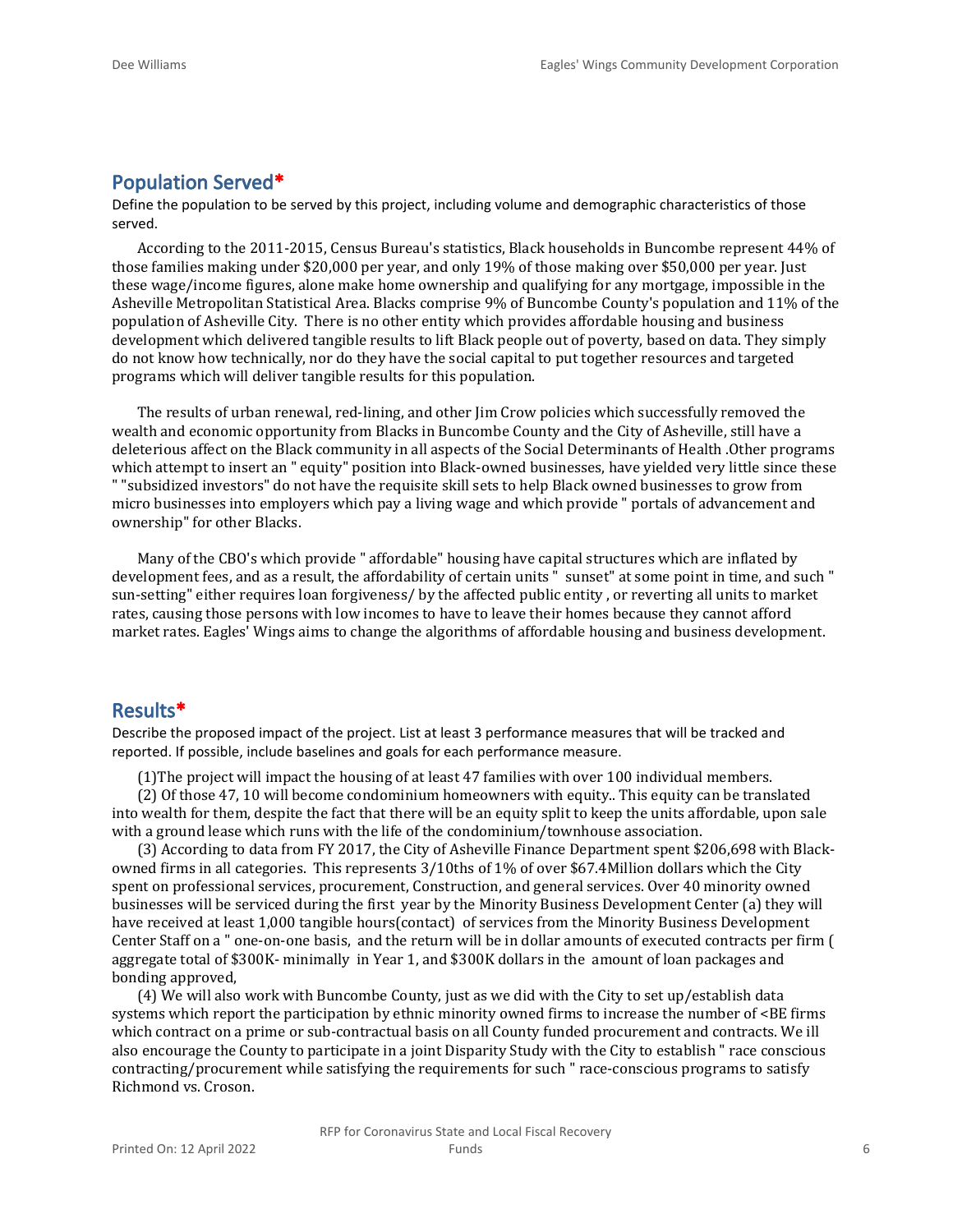#### **Evaluation\***

Describe the data collection, analysis, and quality assurance measures you will use to assure ongoing, effective tracking of contract requirements and outcomes.

Each client family who rents will have a " continuum" of services which includes credit counseling and orientation to living in the Eagles' Wings Homes Community as tenants initially, and then on, if practical/eligible, on to condominium ownership. We have evidence based programs which existed in e in which public housing residents became condo/townhomes owners with a concept which uses " continuum of housing. Demographic data will be collected re: race/ethnicity, sex (heads of household), ages, primary sources of income, number of people in household, educational levels,etc. This data will be compiled on an ongoing basis, and it will be analyzed and reported on a quarterly basis.

In the Minority Business Development Center, each client will sign a " consultant-client service agreement, so that we may collect demographic, industry, and financial information and to share it with City/County governments to properly gauge the results of our program for MBE Development. Our MBDC will begin the client intake process with individual and business assessments and work plans for each client. Each client contact hour will be charted in the client file for the following areas: Intake/Assessment, Business Plan Development, Financial Management, Procurement/Contracting. The goal is " to meet each client right where they are and to take them where they need to go." We will use a " skills transfer" process to ," tel, teach. and show" our clients how to run their businesses and how to make money. This is usually one-on-one process, but is evidenced based and proven to be the best way to achieve tangible and performance based outcomes that bring a larger than average dollar return on investment, than " teaching using a cohort" methodology.

A performance /quarterly audit will be conducted by the President each quarter for the housing and the business development programs, respectively.

#### **Equity Impact\***

How will this effort help build toward a just, equitable, and sustainable COVID-19 recovery? How are the root causes and/or disproportionate impacts of inequities addressed?

The root causes of poverty in Black home and business ownership was fomented by systemic racism and the policies which federal, state, and local governments used to deprive African-Americans of economic opportunity - from Slave Codes, to redlining,, zoning, and outright denial of credit using the FHA, GI Bill, denial of Social Security benefits by employment class to domestic household workers,all the way to to present day requisites for equity thresholds from banks and lenders which can only be met through generational wealth, which the majority of Black borrowers, developers, do not have.

This effort will help the largest Black led economic development coalition in WNC to actually gain access to the capital base which the Black community lost in Asheville and Buncombe County during Urban Renewal. We will begin the rebirth of Black owned businesses which were lost when the City used Redevelopment to take "The Block", Southside, and East End, where most Black owned businesses were located in this region.

This re-investment of funds would allow infusion into the process of a Black led coalition of of over 70 predominantly African-American churches and organizations in leadership, management, and leading in the re-building of permanently affordable mixed use, mixed income housing, along with development of a commercial area which totals 12 acres of Urban Renewal property. This property will become a bustling Transit Oriented Corridor (TOC)., and a place o great opportunity for African-Americans in Buncombe County.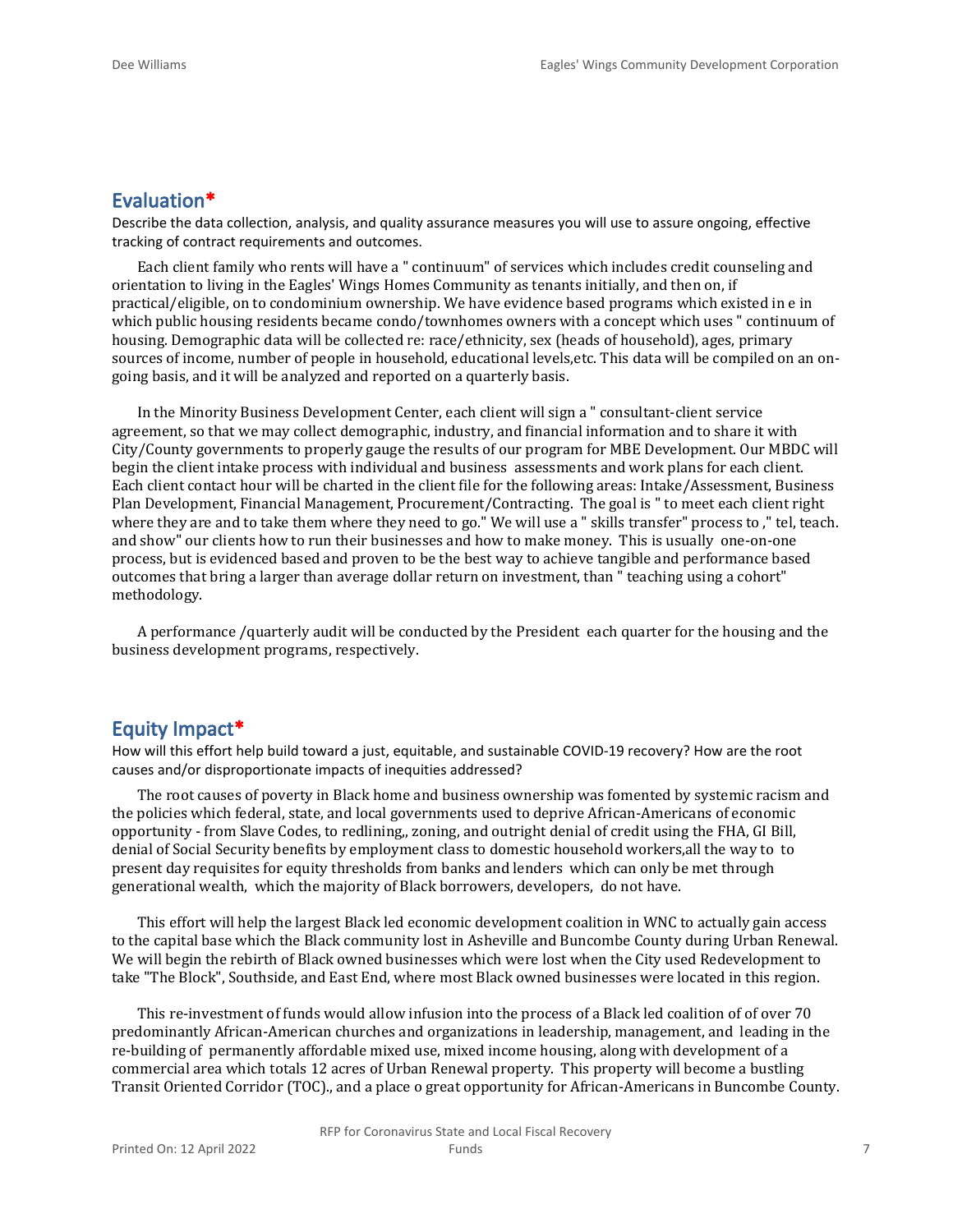This effort will be a just, equitable, and sustainable one since the housing will be permanently affordable both rentals and the condominiums which will be owner occupied. .

#### **Project Partners\***

Identify any subcontractors you intend to use for the proposed scope of work. For each subcontractor listed, indicate:

1.) What products and/or services are to be supplied by that subcontractor and;

2.) What percentage of the overall scope of work that subcontractor will perform.

Also, list non-funded key partners critical to project.

There are no subcontractors.

Some non-funded partners include: City of Asheville Housing & Community Development Division,First Citizens Bancshares, the Land Initiative Support Corporation (LISC),- Black Economic Development Fund, the Dogwood Health Trust, the Asheville Chamber of Commerce - Workforce Development Division, and Leslie Anderson

#### **Capacity\***

Describe the background, experience, and capabilities of your organization or department as it relates to capacity for delivering the proposed project and managing federal funds.

Dee Williams is the Executive Director of Eagles' s Community Development Corporation. She holds degrees in Accounting, Business Administration, and Political Economics, respectively. She is the first African-American professional to have successfully packaged SBA direct and guarantee loans in WNC for the Charlotte regional SBA office. She also managed Economic Development Administration Funds/Payrolls while managing two crews on the City of Aheville's auditor for performance audits of the demolition of the the National Weather Service Building to convert it to the Grove Arcade Public Market. e. She also managed the Minority Business Development Center in Asheville.under the auspices of the U.S. Department of Commerce/MBDA. She was a top performer in achieving tangible goals, based on " dollar" outcomes as evidenced by the performance audits which were conducted quarterly by he U.S. Department of Commerce.

Williams was also Field Operations Manager for Census 2010 for all counties in Western North Carolina. She is the first Black woman ever hired in this position in this region. During her tenure Williams won cash awards and commendations for finishing census operation first in the nation. Williams' background in Accounting and performance auditing/reporting by OMB standards which makes it possible for many programs under her direction to operate with tangible results - on time and within the budgets as prescribed. She is adept at establishing quality standards and performance metrics for most federally funded projects. Eagles Wings" CDC will hire a Bookkeeper who is entirely familiar and experienced in governmental accounting standards, including recorded documents which includes time sheets, bank statements, etc.which conform to OMB requirements.

These programs which are begun in Asheville/Buncombe County will be replicated across the region in other cities and counties in Western North Carolina. .

.

.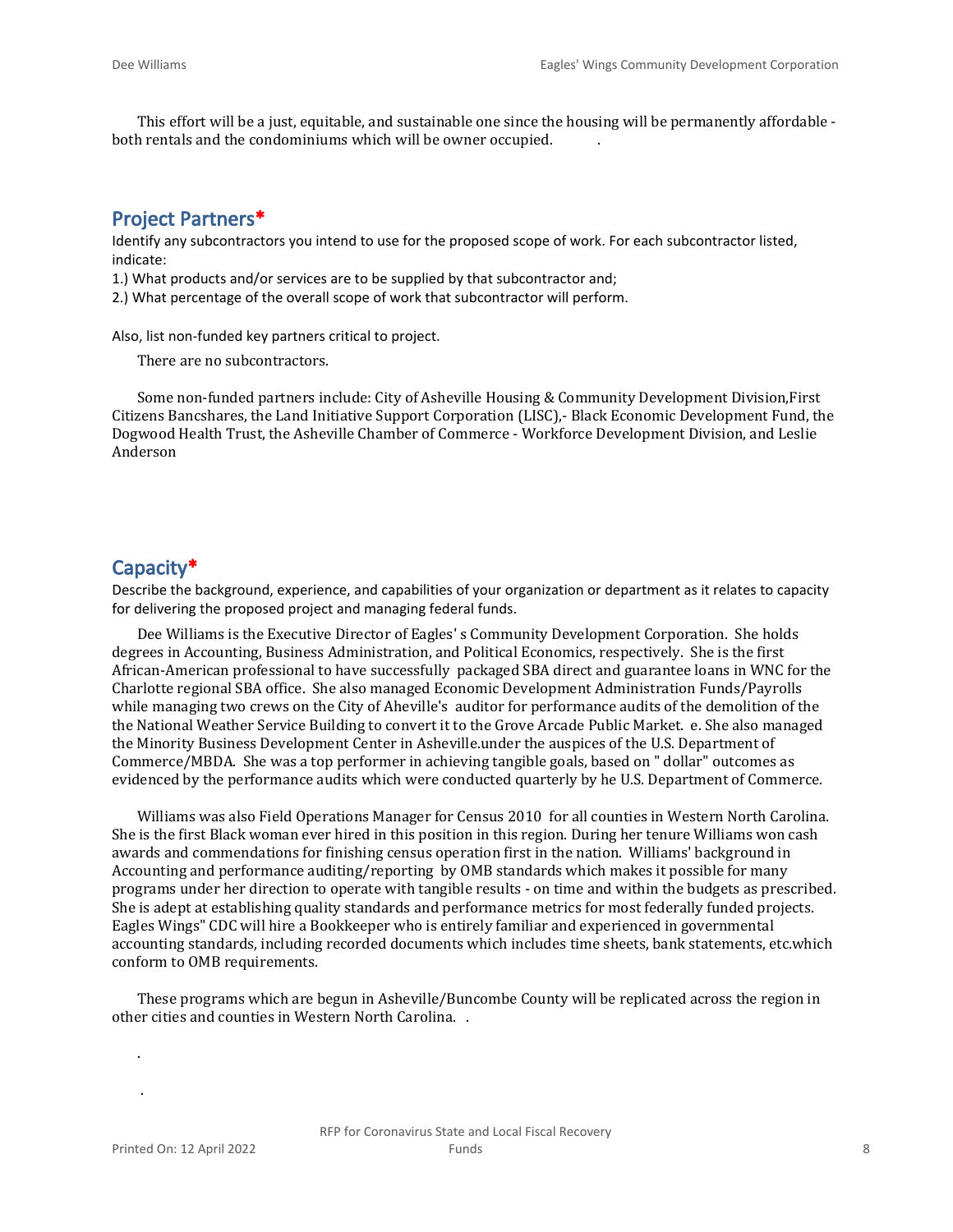## **Budget\***

Provide a detailed project budget including all proposed project revenues and expenditures, including explanations and methodology. For all revenue sources, list the funder and denote whether funds are confirmed or pending. For project expenses, denote all capital vs. operating costs, and reflect which specific expenses are proposed to be funded with one-time Buncombe County Recovery Funds.

Download a copy of the budget form [HERE](https://buncombecounty.org/common/community-investment/grants/early-childhood-education/Recovery-Funds-budget-template.xlsx). Complete the form, and upload it using the button below.

Recovery-Funds-budget-EWCDC - Buncombe County ARPA Funding.xlsx

## **Special Considerations\***

Provide any other information that might assist the County in its selection.

Eagles' Wings Community Development Corporation is the largest Black led economic development organization in the history of Western North Carolina. We believe, based on the data and track records of our leadership, that no other organization in this region is as competent, nor will it be as effective as EWCDC to carry out reinvestment, repairs, ad repatriation to the Black community via housing, business development and other economic development activities.

This is only Phase 1, as we will develop 5 star childcare facilities, assist with hiring/job training of African-Americans through our vital partnerships with the Chambers of Commerce, our HUD funded subrecipient partners in City and County governments.

We look forward to working with you to help our community in tangible ways.

Regards,

Dee Williams, President/CEO Eagles' Wings Community Development Corporation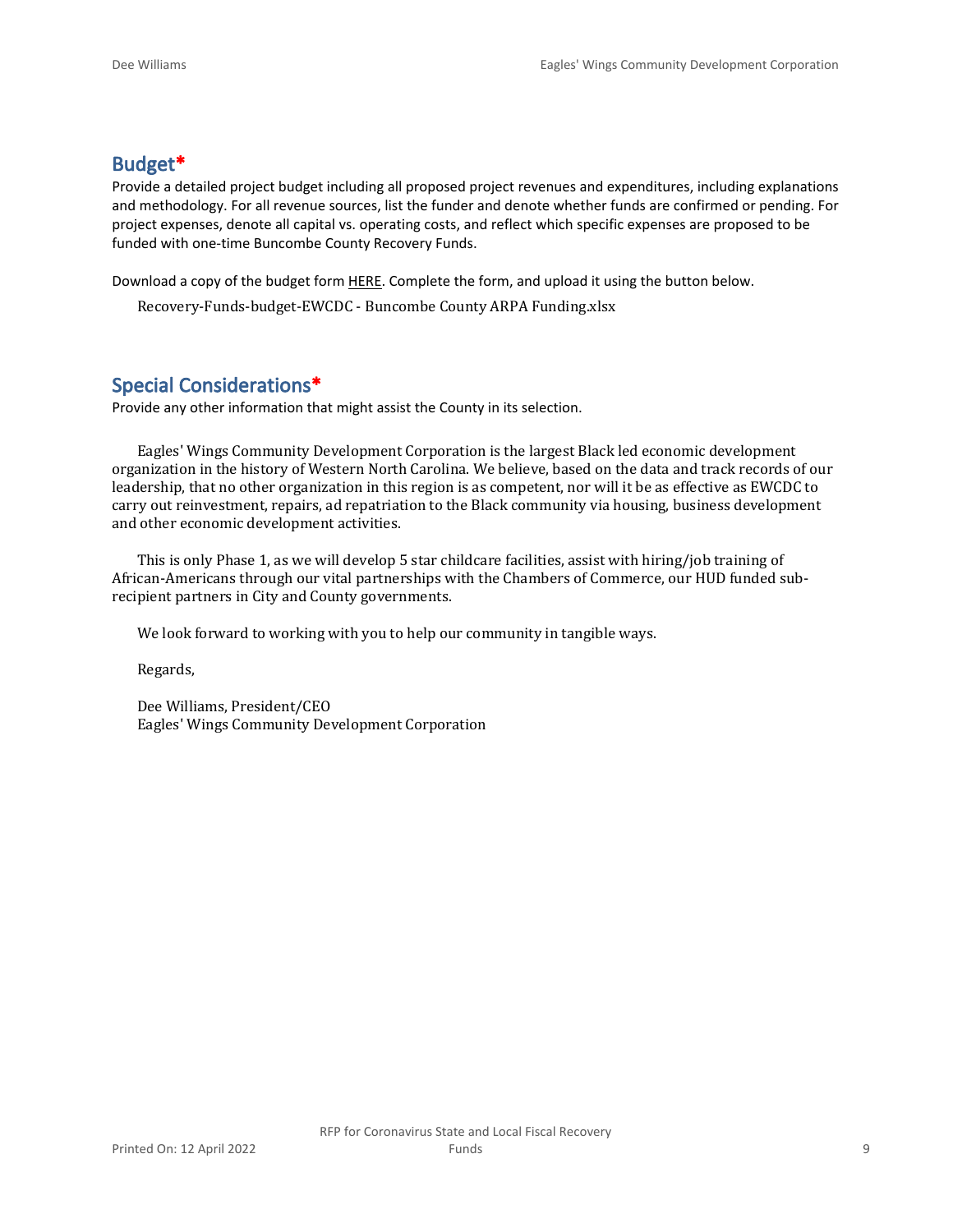# File Attachment Summary

## *Applicant File Uploads*

- EWCDC 501c3 Determination Letter.jpeg
- Recovery-Funds-budget-EWCDC Buncombe County ARPA Funding.xlsx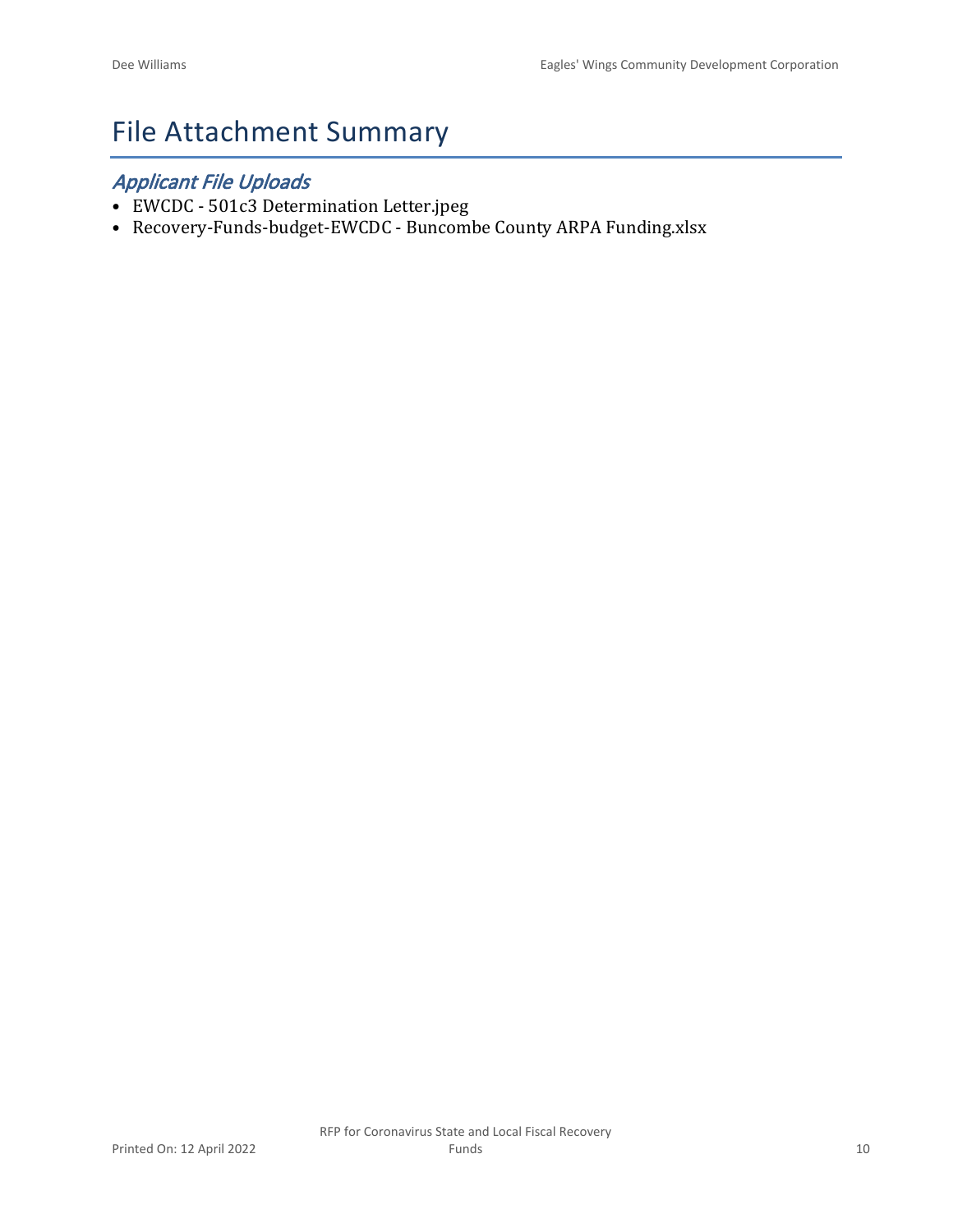

**Department of the Treasury** Internal Revenue Service<br>Tax Exempt and Government Entities P.O. Box 2508 Cincinnati, OH 45201

EAGLES WINGS COMMUNITY DEVELOPMENT **CORPORATION** C/O DEROTHEA WILLIAMS **25 FORSYTHE STREET** ASHEVILLE, NC 28801

Date: 06/30/2021 **Employer ID number:** 85-2925676 Person to contact: Name: Jamie Heitbrink ID number: 31644 Telephone: (877) 829-5500 **Accounting period ending:** December 31 **Public charity status:**  $170(b)(1)(A)(vi)$ Form 990 / 990-EZ / 990-N required: Yes **Effective date of exemption:** September 14, 2020 **Contribution deductibility:** Yes **Addendum applies:** No DLN: 26053566002311

Dear Applicant:

We're pleased to tell you we determined you're exempt from federal income tax under Internal Revenue Code (IRC) Section 501(c)(3). Donors can deduct contributions they make to you under IRC Section 170. You're also qualified to receive tax deductible bequests, devises, transfers or gifts under Section 2055, 2106, or 2522. This letter could help resolve questions on your exempt status. Please keep it for your records.

Organizations exempt under IRC Section  $501(c)(3)$  are further classified as either public charities or private foundations. We determined you're a public charity under the IRC Section listed at the top of this letter.

If we indicated at the top of this letter that you're required to file Form 990/990-EZ/990-N, our records show you're required to file an annual information return (Form 990 or Form 990-EZ) or electronic notice (Form 990-N, the e-Postcard). If you don't file a required return or notice for three consecutive years, your exempt status will be automatically revoked.

If we indicated at the top of this letter that an addendum applies, the enclosed addendum is an integral part of this letter.

For important information about your responsibilities as a tax-exempt organization, go to www.irs.gov/charities. Enter "4221-PC" in the search bar to view Publication 4221-PC, Compliance Guide for 501(c)(3) Public Charities, which describes your recordkeeping, reporting, and disclosure requirements.

Sincerely,

stephen a. martin

Stephen A. Martin **Director, Exempt Organizations Rulings and Agreements** 

> Letter 947 (Rev. 2-2020) Catalog Number 35152P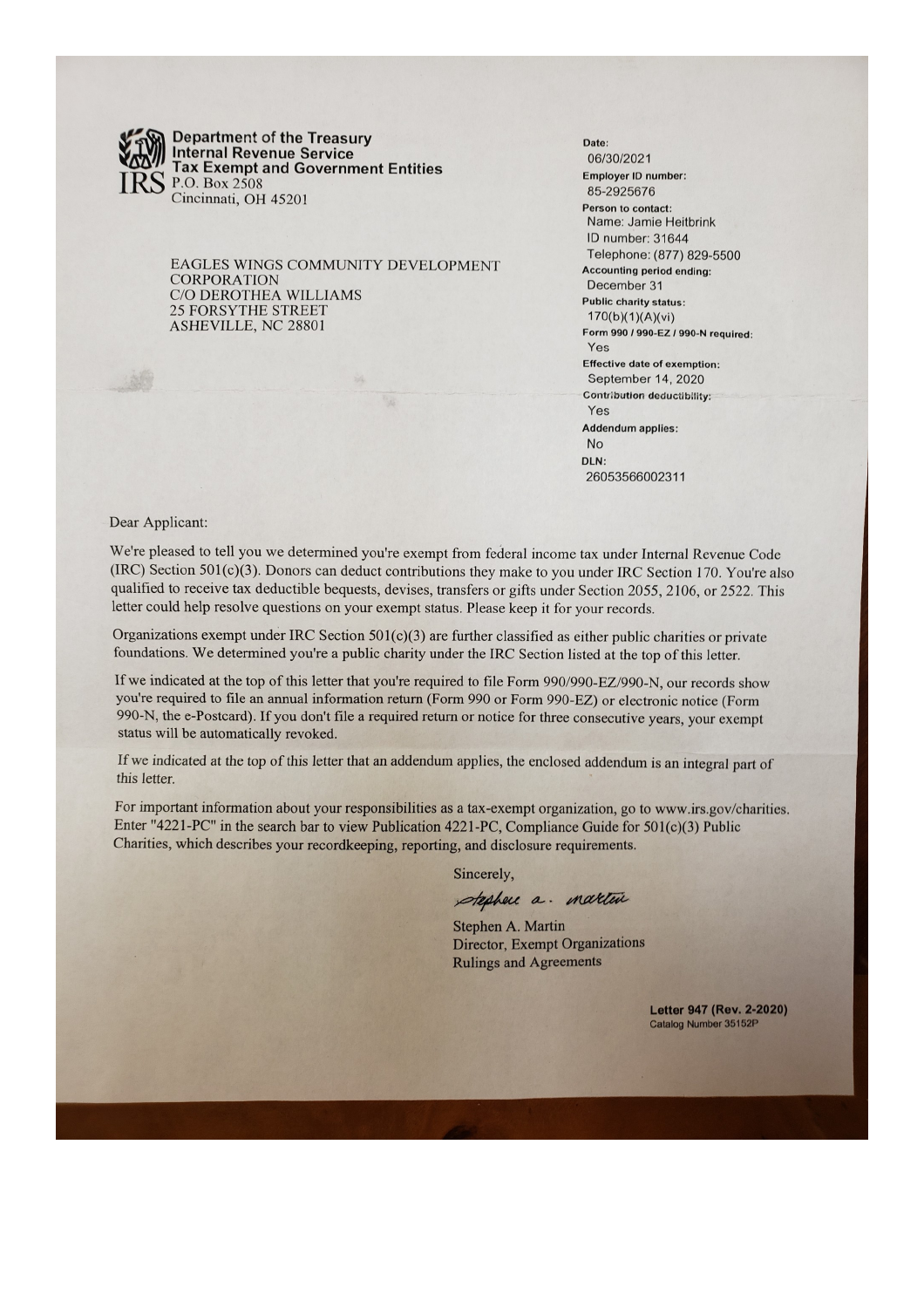#### **Coronavirus State and Local Fiscal Recovery Funds Proposed Project Budget**

| 'Organization Name:  | :' Winas Community Developmen<br>.ient Corporation<br>.eal<br>saur                                                           |
|----------------------|------------------------------------------------------------------------------------------------------------------------------|
| <b>Project Name:</b> | 3-Development and Due Diligence Budget -`<br><b>BAR-</b><br>-Year<br><b>IBlack Asheville Renaissance</b><br>Pre-D<br>Phase 1 |
| 'Amount Reauestea.   | 300,000                                                                                                                      |

| Proposed Project Revenue Funder           | Amount                      | <b>Confirmed or Pending?</b> | <b>Notes</b> |
|-------------------------------------------|-----------------------------|------------------------------|--------------|
| Proposed Buncombe COVID Recovery Funds    | 300,000.00 pending          |                              |              |
| City of Asheville - ARPA                  | 277,000.00 pending          |                              |              |
| Dogwood Health Trust                      | 127,000.00 pending          |                              |              |
| <b>WNC Bridge Foundation</b>              | \$<br>47,000.00   Confirmed |                              |              |
| City of Asheville - Due Diligence Funding | 300,000.00 pending          |                              |              |
| First Citizens Bank - local               | 20,000.00   confirmed       |                              |              |
| Bank of America                           | $\boxed{21,360.00}$ pending |                              |              |
| Wells Fargo                               | 55,000.00 pending           |                              |              |
| List other sources here                   |                             |                              |              |
| List other sources here                   |                             |                              |              |
| List other sources here                   |                             |                              |              |
| List other sources here                   |                             |                              |              |
| List other sources here                   |                             |                              |              |
| List other sources here                   |                             |                              |              |
| List other sources here                   |                             |                              |              |
| Total $\frac{1}{3}$                       | 1,147,360.00                |                              |              |

| <b>Proposed Project Expenses</b>                                            | Proposed<br><b>Recovery Funds</b> |      | <b>Other Funds</b> |                | Total                    | <b>Capital or Operating</b><br>Expense? | <b>Notes</b>                                                                                                                                       |
|-----------------------------------------------------------------------------|-----------------------------------|------|--------------------|----------------|--------------------------|-----------------------------------------|----------------------------------------------------------------------------------------------------------------------------------------------------|
| Administrative Salaries -3                                                  | \$<br>$53,090.00$   \$            |      | 170,560.00   \$    |                | 223,650.00               | operating                               | Exec.-\$140K, Admin/Assis.-\$41,825K, Book Keep-\$41,825K                                                                                          |
| Occupancy Costs                                                             | \$<br>$5,000.00$   \$             |      | $15,000.00$   \$   |                | 20.000.00                | operating                               |                                                                                                                                                    |
| Minority Bus. Dev. Ctr. Salaries2-                                          | \$<br>$35,000.00$   \$            |      | 75,000.00   \$     |                | 110,000.00               | operating                               | \$55K,                                                                                                                                             |
| P/R Burden - \$388.6500 - 13%                                               | \$<br>$9,600.00$   \$             |      | $40,800.00$ \\$    |                | 50,400.00                | operating                               |                                                                                                                                                    |
| Staff Training                                                              | \$<br>$3,000.00$   \$             |      | $12,000.00$ \\$    |                | 15,000.00                | operating                               |                                                                                                                                                    |
| Office Supplies                                                             | \$<br>$1,200.00$   \$             |      | $6,000.00$ \\$     |                | 7.200.00                 | operating                               |                                                                                                                                                    |
| Travel                                                                      | \$<br>2,400.00                    | l \$ | $8,000.00$ \\$     |                | 10,400.00                | operating                               |                                                                                                                                                    |
| Phone/Net/Wire                                                              | \$<br>9,600.00                    |      |                    |                | 9,600.00                 | operating                               |                                                                                                                                                    |
| Repairs & Maint.                                                            | \$<br>8,400.00                    |      |                    |                | 8,400.00                 | operating                               |                                                                                                                                                    |
| Insurance                                                                   | \$<br>12,000.00                   |      |                    | \$.            | 12,000.00                | operating                               |                                                                                                                                                    |
| Office Equipment                                                            | \$<br>12,000.00                   |      |                    |                | 12,000.00                | capital                                 | Other Capital costs to be financed in Year 2 for construction, etc.                                                                                |
| Prof. Fees & Contracts                                                      | \$<br>$25,000.00$ \$              |      | $25,000.00$ \\$    |                | 50,000.00                | operating                               |                                                                                                                                                    |
| Legal&Audit                                                                 | \$<br>8,000.00                    |      |                    |                | 8.000.00                 | operating                               |                                                                                                                                                    |
| Archit. & Engineering - Due Diligence- Pre-Construction-<br>12 mos.-Phase 1 | 78,000.00   \$                    |      | 140,000.00         | \$             | 218,000.00               | operating                               | Costs to acquire site minimal - Environ. Impact/Assess, sewer<br>easement - site plan develop., financial plan to fund develop., etc.,<br>geo-tech |
| Permits                                                                     | \$<br>25,000.00                   |      |                    |                | 25.000.00                | operating                               |                                                                                                                                                    |
| Misc. - 1.113% - 1,121.940 - operating costs                                | \$<br>12,710.00                   |      |                    | $\mathfrak{L}$ | 12.710.00                | operating                               |                                                                                                                                                    |
| Housing/Credit Counselor- HUD Cert.                                         |                                   | \$   | $55,000.00$ \\$    |                | 55,000.00                | operating                               | Works with Minority Bus. Center, also.                                                                                                             |
| Operating Reserve                                                           |                                   |      |                    |                |                          |                                         |                                                                                                                                                    |
| List expenses here                                                          |                                   |      |                    |                | $\blacksquare$           |                                         |                                                                                                                                                    |
| List expenses here                                                          |                                   |      |                    |                | $\overline{a}$           |                                         |                                                                                                                                                    |
| List expenses here                                                          |                                   |      |                    |                | $\overline{\phantom{a}}$ |                                         |                                                                                                                                                    |
| List expenses here                                                          |                                   |      |                    | \$             | $\overline{\phantom{0}}$ |                                         |                                                                                                                                                    |
| List expenses here                                                          |                                   |      |                    |                | $\overline{\phantom{a}}$ |                                         |                                                                                                                                                    |
| List expenses here                                                          |                                   |      |                    | \$             | $\overline{\phantom{0}}$ |                                         |                                                                                                                                                    |